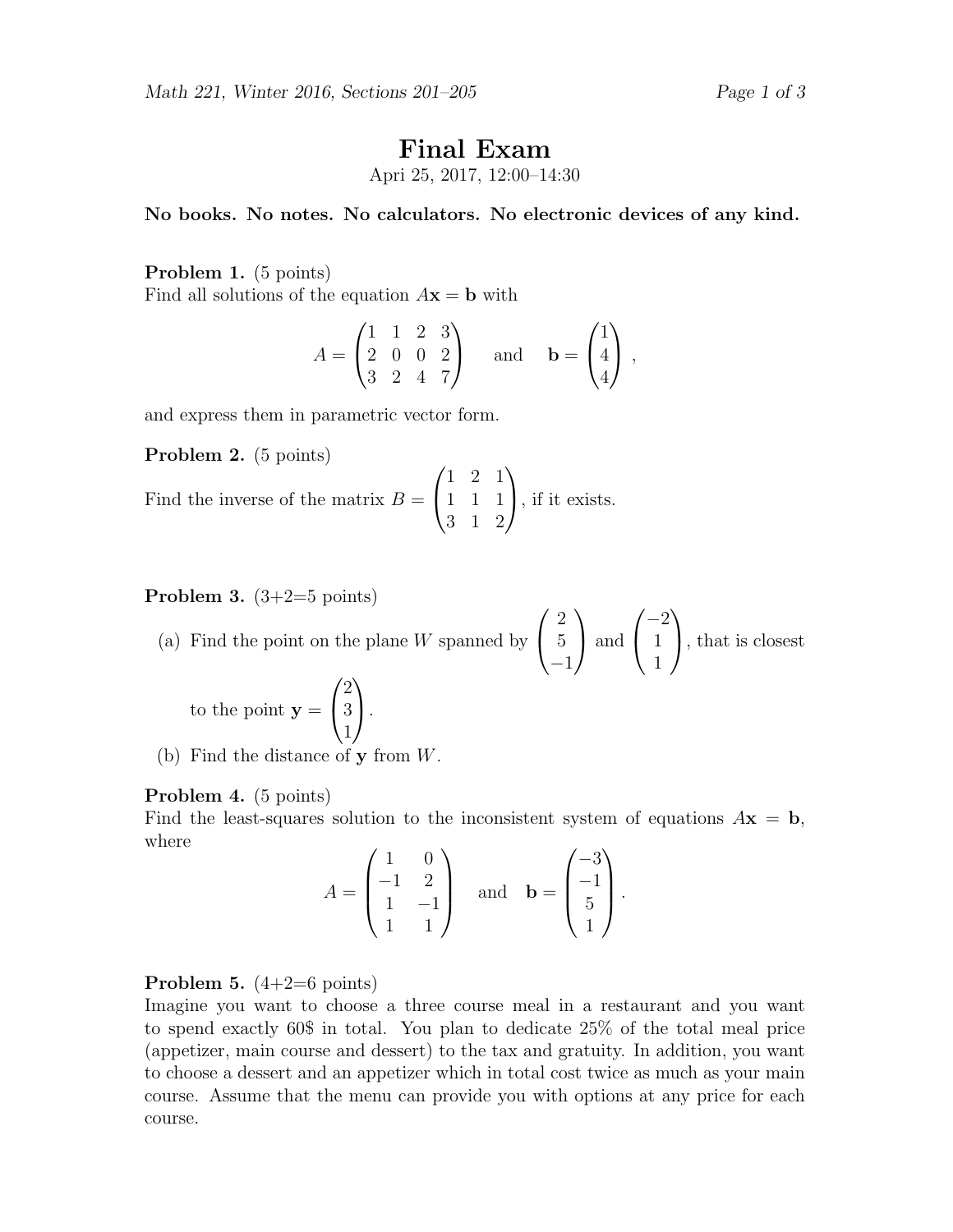- (a) Set up a system of equations for the indeterminants a, m, d and t, for the dollar amounts to be spent on the appetizer, the main course, dessert and tax plus gratuity, respectively. Find the general solution in parametric vector form.
- (b) Under the additional constraint that no menu item has a negative price, find the maximum amount of money you can spend on dessert.

Problem 6. (5 points)

Compute the determinant of the matrix 
$$
A = \begin{pmatrix} 0 & 4 & 0 & 0 & 0 \\ 2 & 1 & 0 & -2 & 0 \\ 2 & 5 & -3 & 0 & 2 \\ 3 & 2 & 3 & -1 & 3 \\ 4 & 3 & 3 & -4 & 0 \end{pmatrix}
$$
.

**Problem 7.**  $(2+2+2+2=8 \text{ points})$ 

- (a) Let  $S: \mathbb{R}^2 \to \mathbb{R}^2$  be the linear transformation that reflects points through the line  $y = x$ . Find the standard matrix of S.
- (b) Let  $R : \mathbb{R}^2 \to \mathbb{R}^2$  be the linear transformation which has eigenvalues 1 and  $-1$ , with corresponding eigenvectors  $\begin{pmatrix} 2 \\ 1 \end{pmatrix}$ 1 ) and  $\begin{pmatrix} -1 \\ 2 \end{pmatrix}$ 2  $\setminus$ , respectively. Find the standard matrix of R.
- (c) Let  $T : \mathbb{R}^2 \to \mathbb{R}^2$  be the linear transformation  $T = S \circ R$ , that is,  $T(\mathbf{x}) =$  $S(R(\mathbf{x}))$ . Find the standard matrix of T.
- (d) Explain why T is a rotation, and find  $\tan \theta$ , where  $\theta$  is the (counterclockwise) rotation angle.

**Problem 8.**  $(2+2+2=6 \text{ points})$ 

Suppose A is a  $3 \times 4$  matrix, whith column vectors  $v_1$ ,  $v_2$ ,  $v_3$ ,  $v_4$ . Assume that the  $\sqrt{ }$  $\setminus$ 

1

null space of A is spanned by the vector  $\overline{\phantom{a}}$ 3 2 4  $\left| \cdot \right|$ 

- (a) Write the third column  $\mathbf{v}_3$  of A as a linear combination of the other three columns.
- (b) What is the rank of A?
- (c) Is the linear transformation defined by A onto?

### **Problem 9.**  $(2+2+2=6 \text{ points})$

- (a) Write down a non-zero  $2 \times 2$  matrix A, satisfying  $A^2 = 0$ .
- (b) Write down an invertible  $2 \times 2$  matrix B satisfying  $B^3 = -B$ .